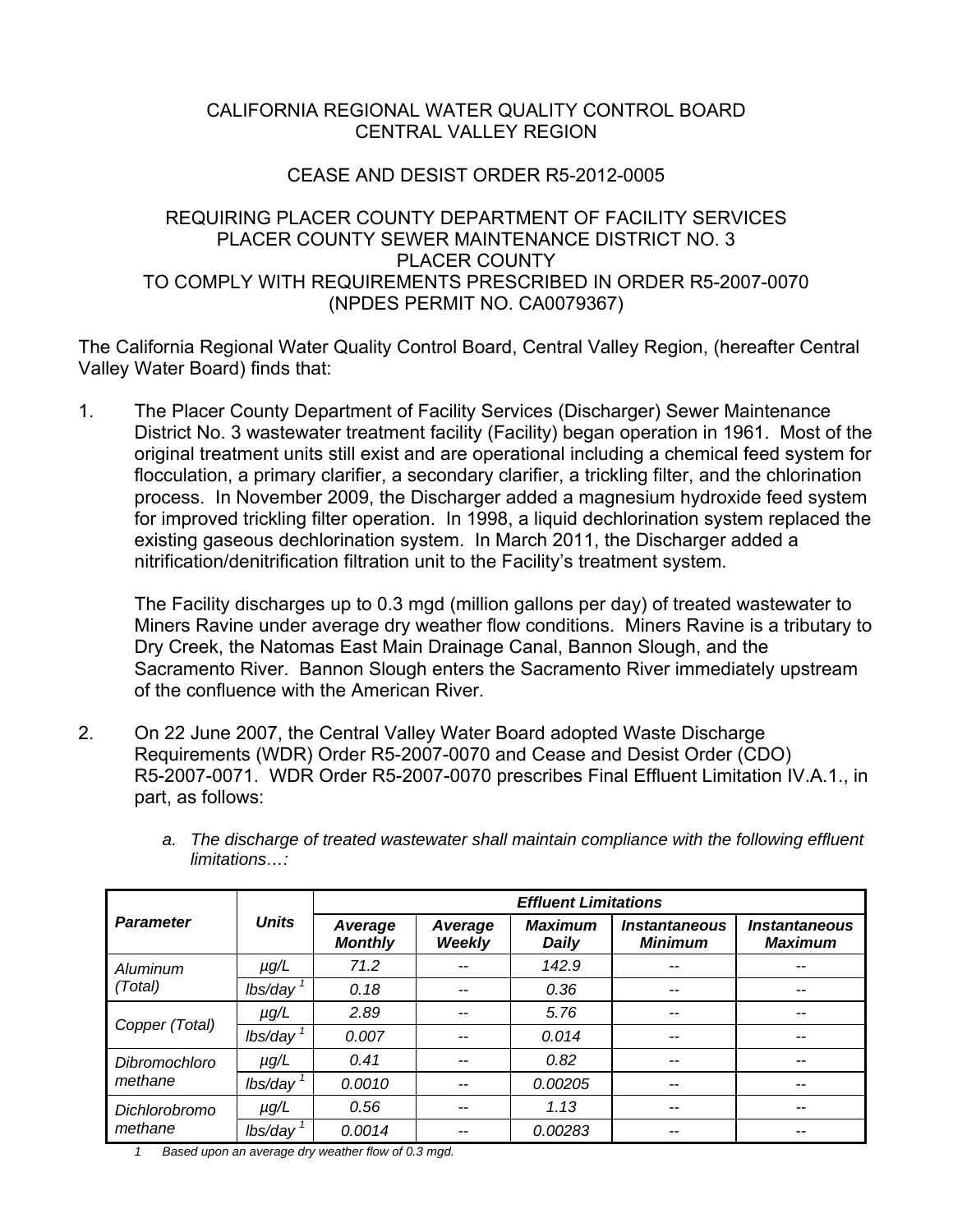3. WDR Order R5-2007-0070 also contains Interim Effluent Limitation IV.A.2, in part, for aluminum, copper, dibromochloromethane, and dichlorobromomethane, for the period beginning on 11 August 2007 and ending 18 May 2010, as follows:

|                        |                      | <b>Effluent Limitations</b> |                          |                                |                                        |                                        |  |
|------------------------|----------------------|-----------------------------|--------------------------|--------------------------------|----------------------------------------|----------------------------------------|--|
| <b>Parameter</b>       | <b>Units</b>         | Average<br><b>Monthly</b>   | Average<br><b>Weekly</b> | <b>Maximum</b><br><b>Daily</b> | <b>Instantaneous</b><br><b>Minimum</b> | <b>Instantaneous</b><br><b>Maximum</b> |  |
| Aluminum (Total)       | $\mu$ g/L            |                             |                          | 547                            |                                        |                                        |  |
|                        | lbs/day <sup>1</sup> |                             |                          | 1.4                            |                                        |                                        |  |
| Dichlorobromomethane   | $\mu$ g/L            | --                          |                          | 59.0                           | --                                     |                                        |  |
|                        | lbs/day <sup>1</sup> | --                          |                          | 0.15                           | --                                     |                                        |  |
|                        | $\mu$ g/L            |                             |                          | 23.0                           |                                        |                                        |  |
| Copper (Total)         | lbs/day <sup>1</sup> |                             |                          | 0.058                          |                                        |                                        |  |
| Dibromochloromomethane | $\mu$ g/L            |                             |                          | 6.5                            |                                        |                                        |  |
|                        | lbs/day <sup>1</sup> |                             |                          | 0.016                          |                                        |                                        |  |

#### **Previous Requirements to Comply with Effluent Limitations**

- 4. WDRs Order R5-00-118, adopted in 2000, required that the Discharger comply with the nitrate effluent limitation by 2004. The Findings of the Order state that the Discharger has proposed to close the Facility and regionalize to the City of Roseville. However, the Discharger did not implement actions to regionalize, and did not comply with the nitrate effluent limitation.
- 5. WDRs Order R5-2007-0070 includes the same nitrate effluent limitation as the 2000 Order, and, through CDO R5-2007-0071 extends the compliance schedule to 2011.
- 6. CDO R5-2007-0071 required the Discharger to submit a "*Final Decision Regarding Regionalization of the Facility*" by 31 January 2008 and to achieve full compliance with the nitrate effluent limitation by 22 June 2011.
- 7. On 16 January 2008, the Discharger submitted a letter stating that "…*the Placer County Board of Supervisors authorized the Chairman to submit this letter providing the RWQCB with written notification of the County's intent to proceed with design of a project to regionalize Plant 3 and convey flows to the City of Roseville treatment plant. The County cannot make a final decision on the project until environmental review of the alternatives is complete. Upon completion of the environmental review process, the Board of Supervisor will make a final decision regarding the project*."

The regionalization project will include construction of sewer connections and a pumping station to connect to the City of Roseville's Dry Creek wastewater treatment plant. Once the connection is made, the Facility will no longer be used for wastewater treatment and discharge to Miner's Ravine will cease. This Order requires the Discharger to complete certain tasks as proposed by the Discharger, and to submit technical reports documenting the completion of these tasks. This Order also requires that the Placer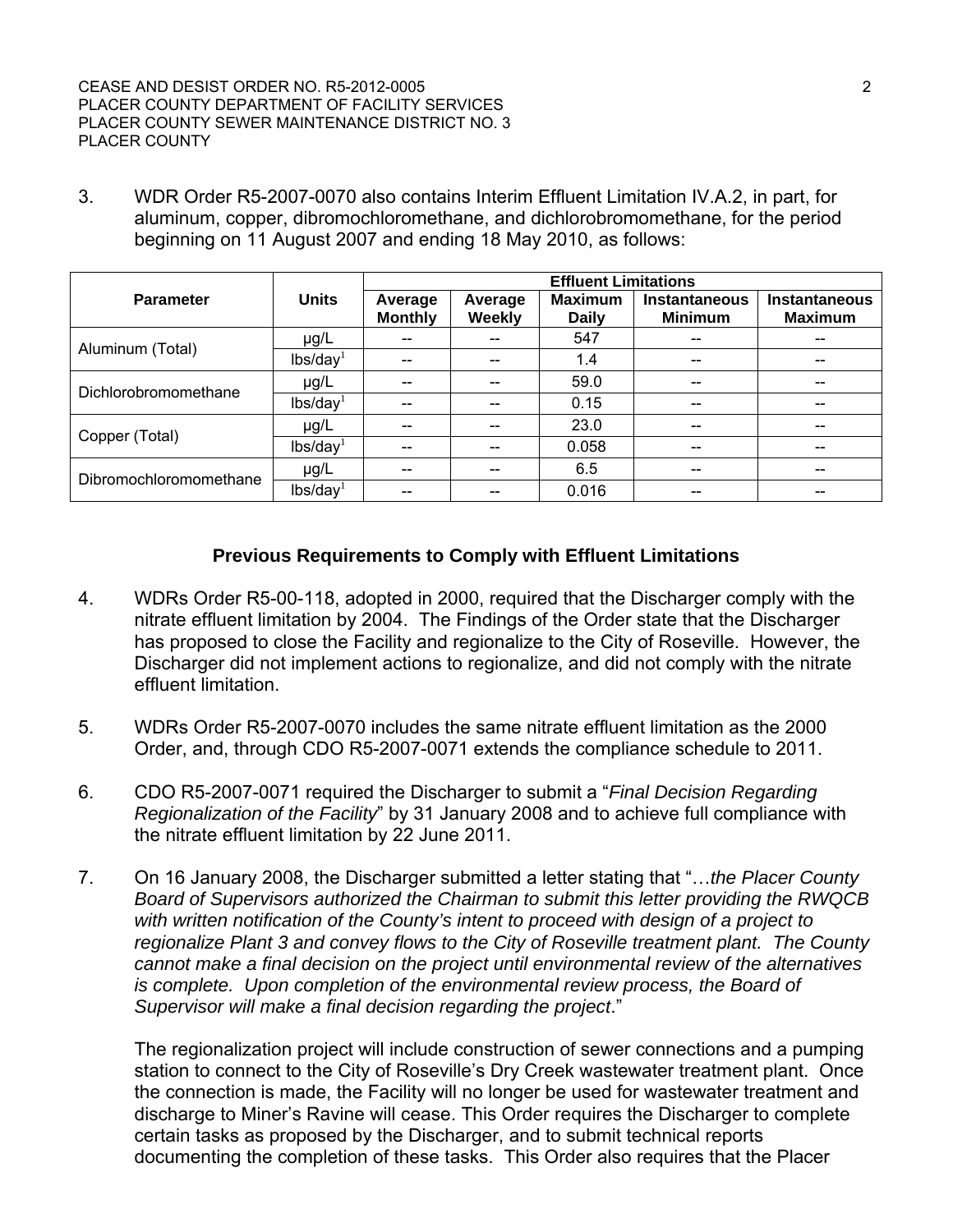County Board of Supervisors formally commit to the regionalization compliance project following completion of the environmental review process.

8. In March 2011, the Discharger added a new nitrification/denitrification filtration unit, and recent monitoring data indicates that the Discharger now complies with the final nitrate effluent limitation, as required by CDO R5-2007-0071.

#### **Need for Time Schedule Extension and Legal Basis**

- 9. WDRs Order R5-2007-0070 includes, for the first time, effluent limitations for the CTR constituents listed in Finding 3. The Order provided interim limitations until May 2010, and requires compliance with the final limitations after that point. The Discharger complied with the interim limitations, but has not made any Facility improvements to allow it to comply with the Final Effluent Limitations. The Discharger has stated that the most cost effective method to obtain compliance is to regionalize.
- 10. Between May 2010 (when the Final Effluent Limitations for the four constituents became effective) and May 2011, the Central Valley Water Board has assessed \$129,000 in Mandatory Minimum Penalties (MMPs) for these constituents<sup>1</sup>.
- 11. On 5 May 2010, the Discharger requested, in part, a time schedule for relief of MMPs for violations of the Final Effluent Limitations for aluminum, copper, dibromochloromethane, and dichlorobromomethane until the Facility regionalization is complete. On 28 July 2011, and revised on 4 November 2011, the Discharger submitted information regarding its progress since May 2010, with a schedule of the remaining milestones necessary to complete the Facility's sewer connection to the City of Roseville's Dry Creek Regional Plant, as shown below (completed projects are shaded). It is noted that the Discharger has not been required to submit the actual documents listed below.

| <b>Date</b>      | <b>Project Milestone</b>                                   |
|------------------|------------------------------------------------------------|
| May 2010         | Completed survey of collection system manholes             |
| August 2010      | Design and Environmental contracts signed by Placer County |
| January 2011     | Completed survey work for project                          |
| February 2011    | <b>Completed Collection System Condition Assessment</b>    |
| March 2011       | Completed geotechnical work                                |
| May 2011         | <b>Completed Draft Preliminary Design Report</b>           |
| <b>July 2011</b> | <b>Completed Final Preliminary Design Report</b>           |
| April 2012       | <b>Complete Final Engineering Design</b>                   |
| September 2012   | Complete CEQA and NEPA Documentation and adoption by the   |
|                  | Placer County Board of Supervisors (lead agency)           |
| November 2012    | Secure Funding for Construction and Advertise for Bids     |
| April 2013       | <b>Begin Construction</b>                                  |
| December 2014    | <b>Complete Construction</b>                               |

# **Milestones for Construction of Sewer Connections to Dry Creek Regional Plant**

**<sup>1</sup>** Administrative Civil Liability Complaint R5-2010-0547 and Administrative Civil Liability Order R5-2011-0593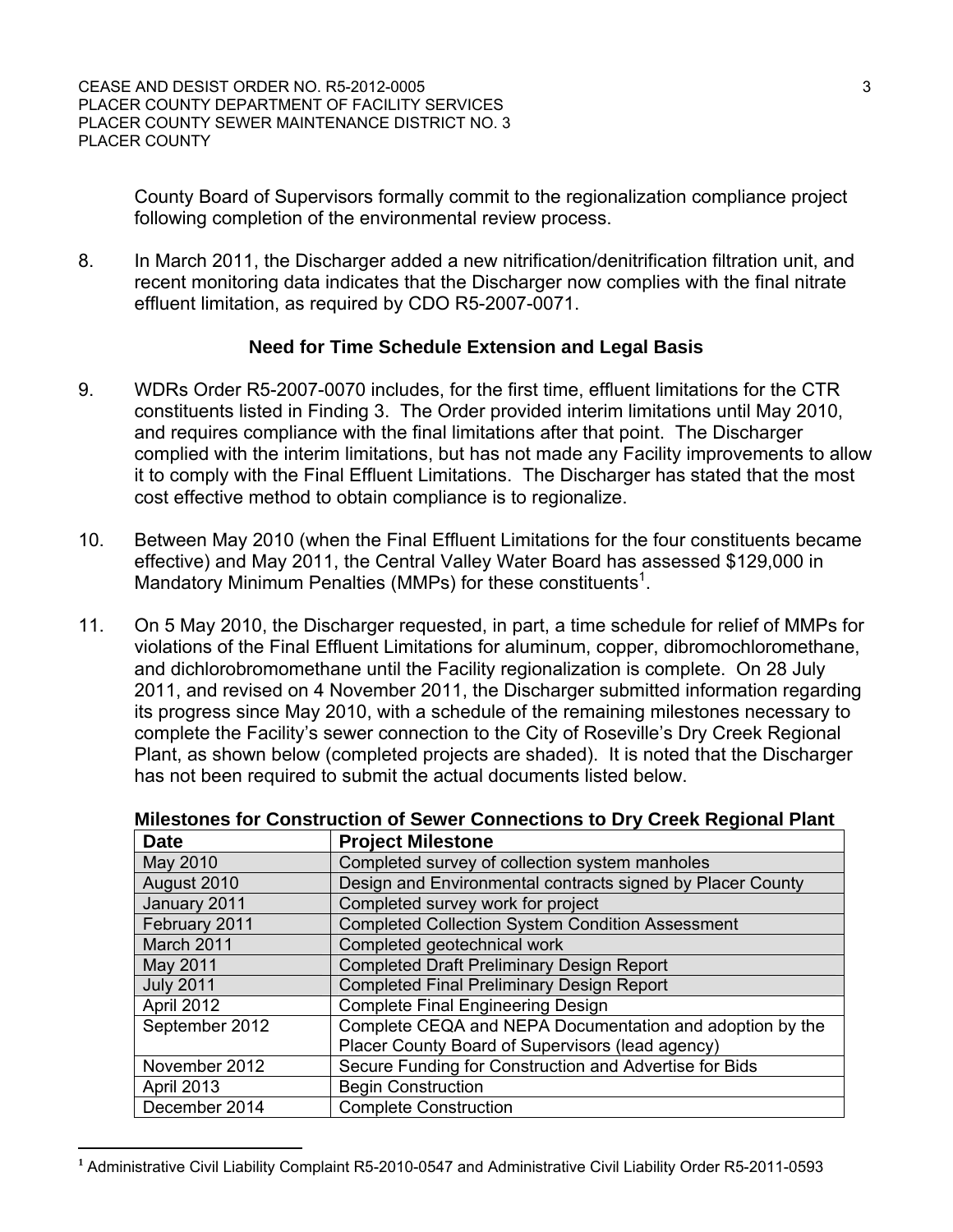# **Mandatory Minimum Penalties**

- 12. California Water Code (Water Code) sections 13385(h) and (i) require the Central Valley Water Board to impose mandatory minimum penalties (MMPs) upon dischargers that violate certain effluent limitations. Water Code section 13385(j)(3) exempts certain violations from the MMPS. Water Code section 13385(j)(3) exempts the discharge from mandatory minimum penalties "*where the waste discharge is in compliance with either a cease and desist order issued pursuant to Section 13301 or a time schedule order issued pursuant to Section 13300 or 13308, if all the* [specified] *requirements are met...for the purposes of this subdivision, the time schedule may not exceed five years in length.. .*"
- 13. Previous CDOs or TSOs have not provided the Discharger with protection from MMPs for violations of the final effluent limitations for aluminum, copper, dibromochloromethane, and dichlorobromomethane.
- 14. Per the requirements of Water Code section 13385(j)(3), the Central Valley Water Board finds that:
	- a. This Order specifies the actions that the Discharger is required to take in order to correct the violations that would otherwise be subject to Water Code section 13385(h) and (i).
	- b. The Discharger continues to propose regionalization of the Facility to the City of Roseville Dry Creek Regional Plant to comply with the effluent limitations for aluminum, copper, dibromochloromethane, and dichlorobromomethane. At the time of adoption, the effluent limitations for aluminum, copper, dibromochloromethane, and dichlorobromomethane in WDR Order R5-2007-0070 were new, more stringent, or modified regulatory requirements that became applicable to the waste discharge after the effective date of the waste discharge requirements (11 August 2007) and after 1 July 2000. New or modified control measures were necessary in order to comply with the new effluent limitations. The new or modified control measures could not be designed, installed, and put into operation within 30 calendar days. The Discharger has made progress toward regionalization as shown in the milestone table above.
	- c. This Order establishes a time schedule to bring the waste discharge into compliance with the effluent limitations that is as short as possible, taking into account the technological, operational, and economic factors that affect the design, development, and implementation of the control measures that are necessary to comply with the effluent limitations.
- 15. Per the requirements of Water Code Section 13385(j)(3)(C)(i), an individual Cease and Desist Order or Time Schedule Order may provide protection from MMPs for no more than five years, except as provided in  $13385(i)(3)(C)(ii)$ .
- 16. Compliance with this Order exempts the Discharger from MMPs for violations of the final effluent limitation for aluminum, copper, dibromochloromethane, and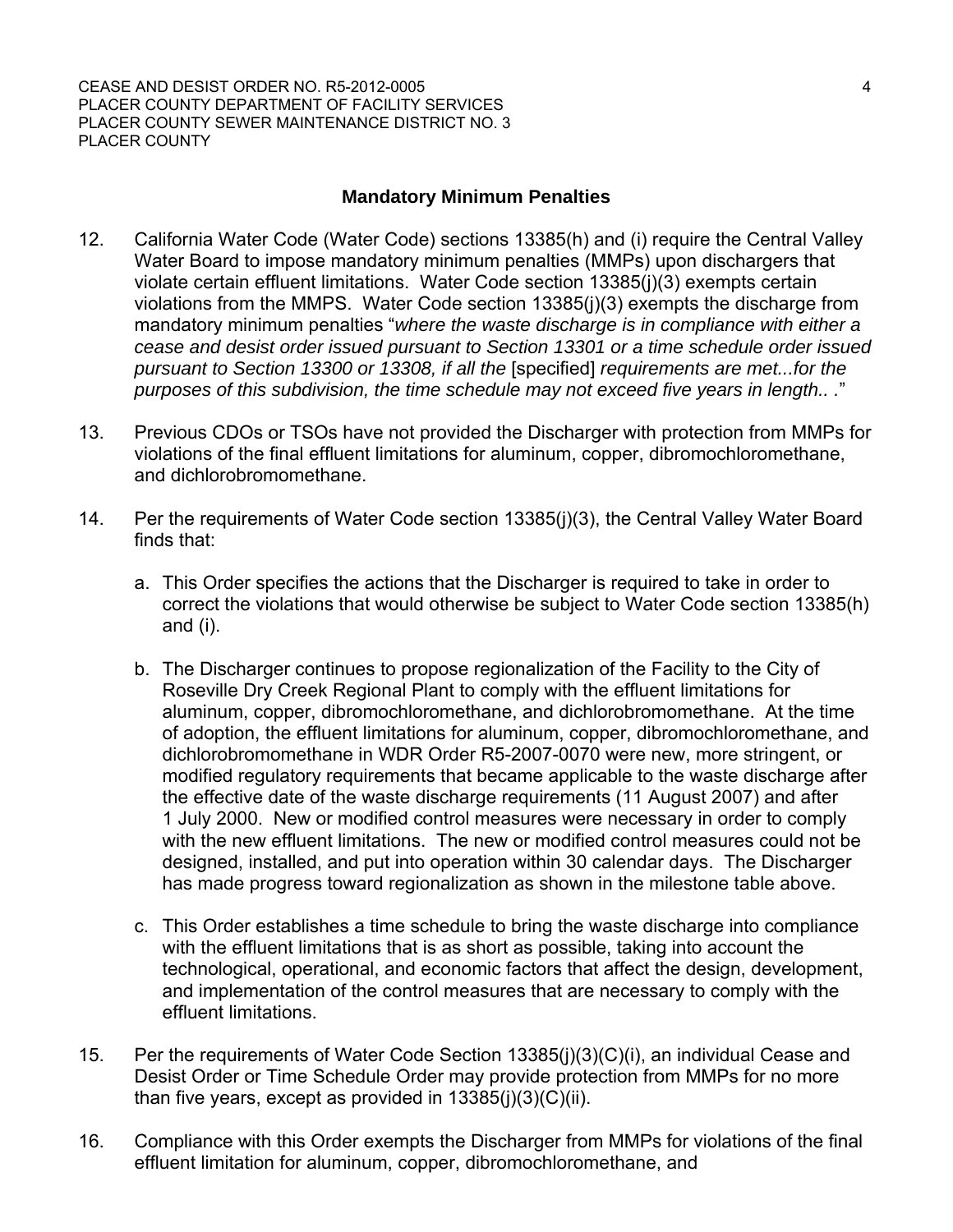dichlorobromomethane from 2 February 2012 (the date of this Order) until 31 December 2014. In accordance with Water Code section 13385(j)(3), the total length of protection from MMPs is less than five years.

- 17. This Order provides a time schedule for completing the actions necessary to ensure compliance with the final effluent limitations for aluminum, copper, dibromochloromethane, and dichlorobromomethane contained in WDRs Order R5-2007-0070. Since the time schedule for completion of actions necessary to bring the waste discharge into compliance exceeds 1-year, this Order includes interim effluent limitations and interim requirements and dates for their achievement.
- 18. This Order includes the daily maximum interim effluent limitations for aluminum, copper, dibromochloromethane, and dichlorobromomethane established in WDRs Order R5-2007-0070. This Order also includes newly calculated monthly average interim effluent limitations for aluminum, copper, dibromochloromethane, and dichlorobromomethane. Monthly average limitations were calculated using the Discharger's monthly monitoring data and based on 2.0 x Standard Deviation + Mean.
- 19. The Central Valley Water Board finds that the Discharger can maintain compliance with the interim effluent limitations and requirements included in this Order. Interim effluent limitations are established when compliance with the final effluent limitations cannot be achieved by the existing Facility. Discharge of constituents in concentrations in excess of the final effluent limitations, but in compliance with the interim effluent limitations, can significantly degrade water quality and adversely affect the beneficial uses of the receiving stream on a long-term basis. The interim effluent limitations, however, establish an enforceable ceiling concentration until compliance with the final effluent limitation can be achieved.
- 20. If an interim effluent limit contained in this Order is exceeded, then the Discharger is subject to MMPs for that particular exceedance as it will no longer meet the exemption in CWC 13385(j)(3). It is the intent of the Board that a violation of an interim monthly effluent limitation subjects the Discharger to only one MMP for that monthly averaging period.<sup>2</sup> In addition, a violation of an interim daily maximum effluent limit subjects the Discharger to one MMP for the day in which the sample was collected.

**<sup>2</sup>** In accordance with Questions 39 and 40 of the 17 April 2001 State Water Board *SB 709 and SB 2165 Questions and Answers* document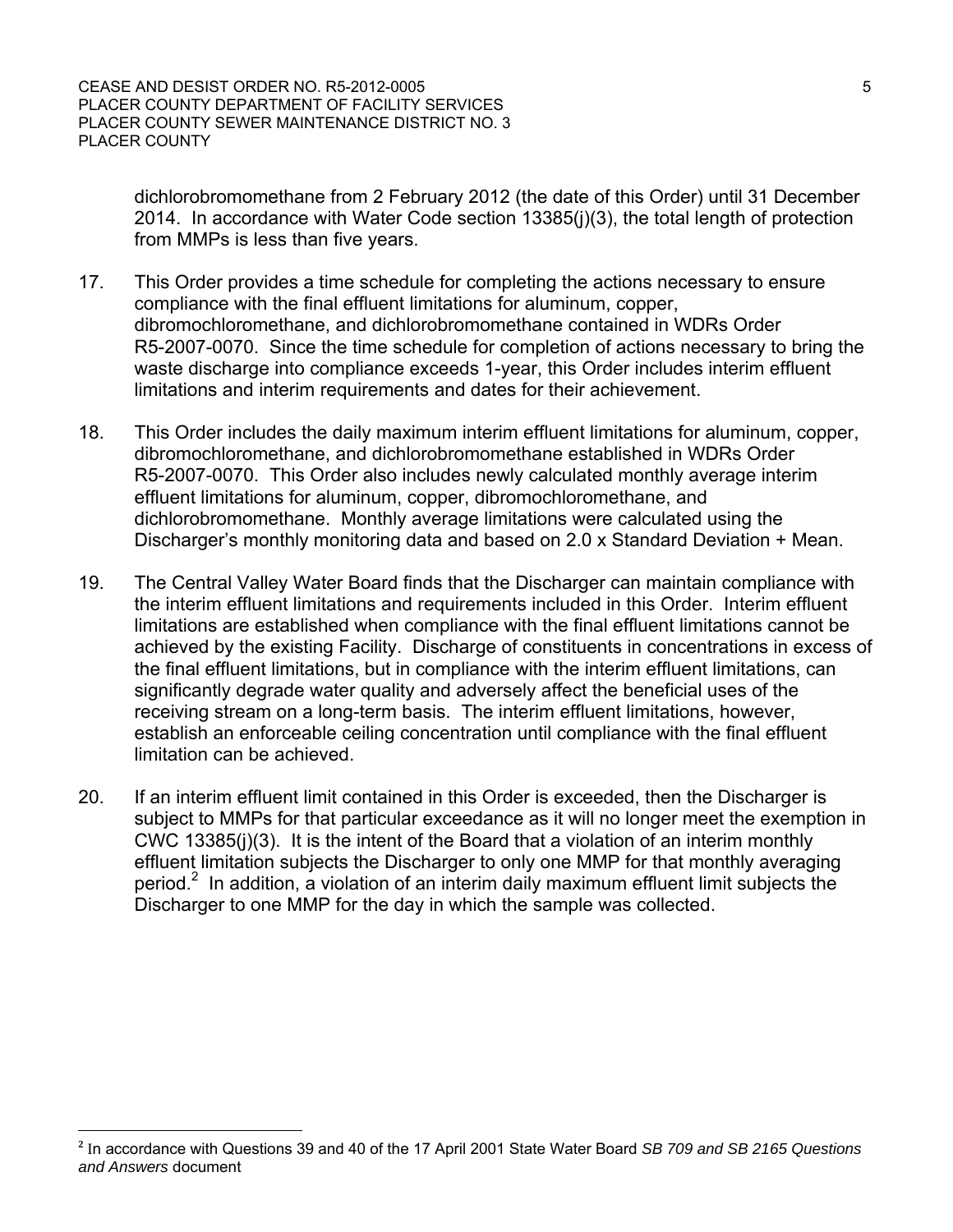#### **Other Regulatory Requirements**

- 21. Water Code section 13301 states: "*When a regional board finds that a discharge of waste is taking place, or threatening to take place, in violation of requirements or discharge prohibitions prescribed by the regional board or the state board, the board may issue an order to cease and desist and direct those persons not complying with the requirements or discharge prohibitions…comply in accordance with a time schedule set by the board…"* This Order contains a time schedule for compliance with the effluent limitations in WDR Order R5-2007-0070.
- 22. Water Code section 13267 states in part: *In conducting an investigation specified in subdivision (a), the regional board may require that any person who has discharged, discharges, or is suspected of having discharged or discharging, or who proposes to discharge waste within its region, or any citizen or domiciliary, or political agency or entity of this state who has discharged, discharges, or is suspected of having discharged or discharging, or who proposes to discharge, waste outside of its region that could affect the quality of waters within its region shall furnish, under penalty of perjury, technical or monitoring program reports which the regional board requires. The burden, including costs, of these reports shall bear a reasonable relationship to the need for the report and the benefits to be obtained from the reports. In requiring those reports, the regional board shall provide the person with a written explanation with regard to the need for the reports, and shall identify the evidence that supports requiring that person to provide the reports.*
- 23. The Discharger owns and operates the wastewater treatment plant and sewage collection system which is subject to this Order. The technical and monitoring reports required by this Order are necessary to determine compliance with the WDRs and with this Order.
- 24. Issuance of this Order is exempt from the provisions of the California Environmental Quality Act (Pub. Resources Code, § 21000 et seq.) ("CEQA") pursuant to Water Code section 13389, since the adoption or modification of a NPDES permit for an existing source is statutorily exempt and this Order only serves to implement a NPDES permit. (*Pacific Water Conditioning Ass'n, Inc. v. City Council of City of Riverside* (1977) 73 Cal.App.3d 546, 555-556.).
- 25. On 2 February 2012, in Rancho Cordova, California, after due notice to the Discharger and all other affected persons, the Central Valley Water Board conducted a public hearing at which evidence was received to consider this Cease and Desist Order under Water Code section 13301 to establish a time schedule to achieve compliance with waste discharge requirements.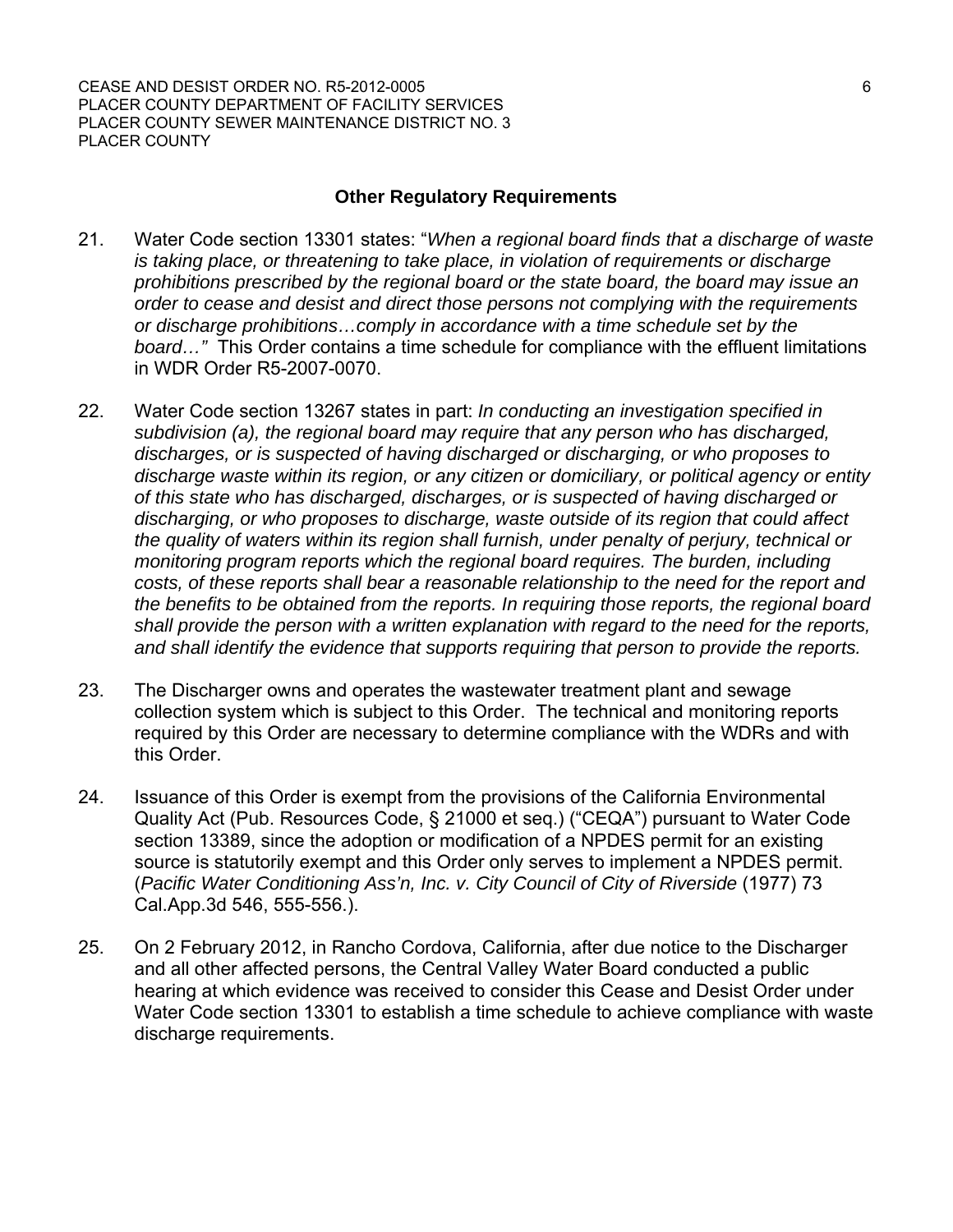**IT IS HEREBY ORDERED THAT** Cease and Desist Order R5-2007-0071 is rescinded except for enforcement purposes, and, pursuant to Water Code sections 13301 and 13267, the Discharger shall cease and desist from violating the requirements of WDR Order R5-2007-0070, or subsequently adopted order, and shall comply with the following:

1. The Discharger shall comply with the following time schedule to ensure compliance with the aluminum, copper, dibromochloromethane, and dichlorobromomethane effluent limitations at Section IV.A.1 contained in WDR Order R5-2007-0070, or subsequently adopted order. The term "project" as used below, refers to the connection of the Facility to the City of Roseville's Dry Creek Regional Plant.

| <b>Task</b> |                                                                                                                                                                                                                                                                                                                     | <b>Due Date</b>                                                                                           |
|-------------|---------------------------------------------------------------------------------------------------------------------------------------------------------------------------------------------------------------------------------------------------------------------------------------------------------------------|-----------------------------------------------------------------------------------------------------------|
|             | a. Complete Final Engineering Design and submit<br>Design Status Report that summarizes the contents<br>of the project design documents.                                                                                                                                                                            | <b>30 April 2012</b>                                                                                      |
|             | b. Submit a Regionalization Financing Plan approved<br>by the Placer County Board of Supervisors.                                                                                                                                                                                                                   | 30 September 2012                                                                                         |
|             | c. Complete final CEQA and NEPA documentation and<br>submit an Environmental Document Update showing<br>that the environmental documents have been<br>approved by the Lead Agency and discussing<br>whether the environmental review has resulted in<br>any significant changes to the final engineering<br>design. | 30 September 2012                                                                                         |
|             | d. Submit a <i>Project Bid Report</i> showing that the project<br>has gone out to bid and including the schedule to<br>award the bid.                                                                                                                                                                               | <b>30 November 2012</b>                                                                                   |
|             | e. Submit a document showing that the City of<br>Roseville has formally agreed to accept the<br>wastewater generated at SMD-3.                                                                                                                                                                                      | <b>30 December 2012</b>                                                                                   |
| f.          | Submit a Project Initiation Report showing that<br>project construction has begun.                                                                                                                                                                                                                                  | 30 April 2013                                                                                             |
|             | g. Submit Quarterly Construction Progress Reports<br>describing the progress of construction and the<br>anticipated date of completion.                                                                                                                                                                             | 30 September 2013<br><b>30 December 2013</b><br><b>30 March 2014</b><br>30 June 2014<br>30 September 2014 |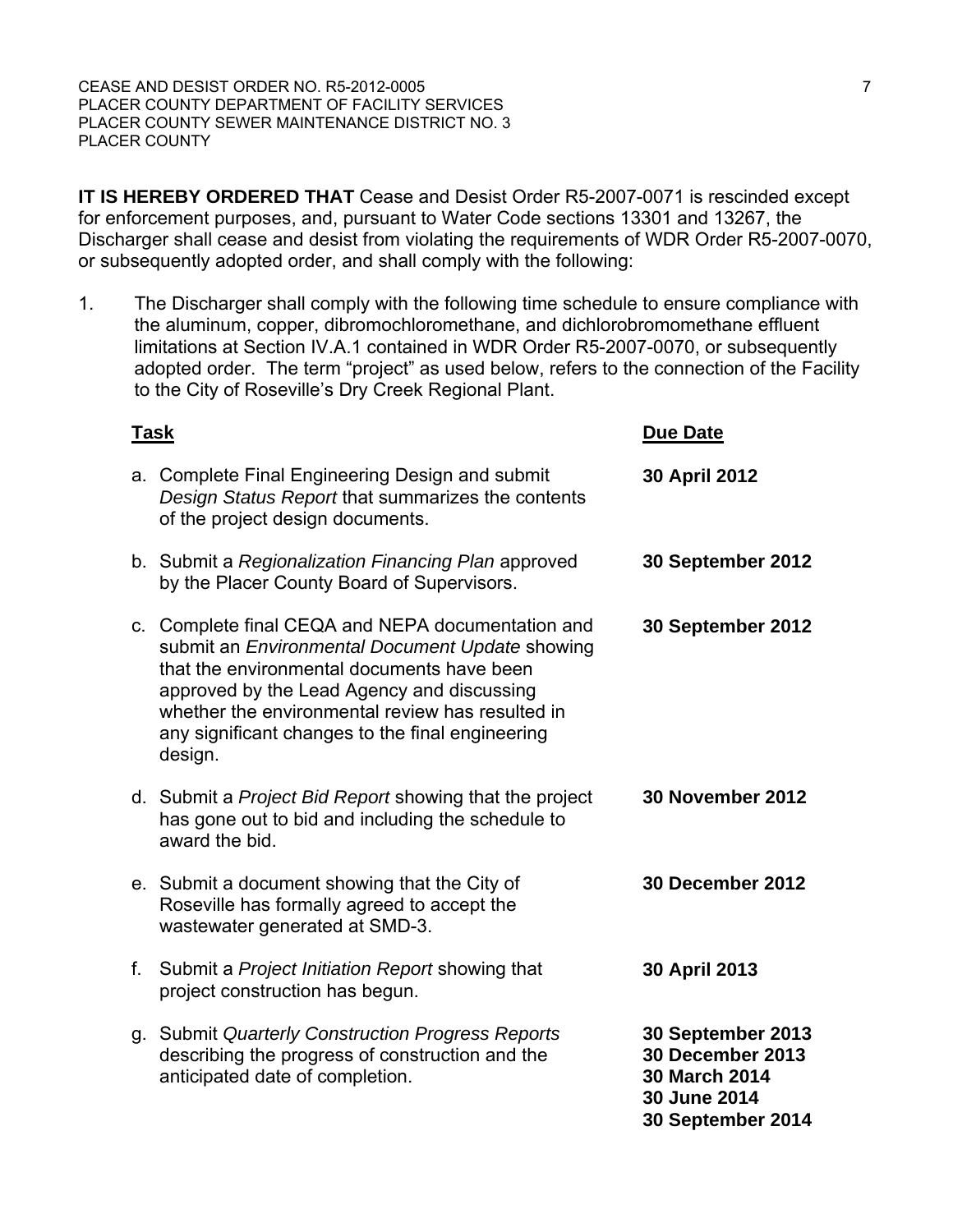| Task                                                                                                                                                                                                                                                                                                                                                                                                                                                                            | Due Date                |
|---------------------------------------------------------------------------------------------------------------------------------------------------------------------------------------------------------------------------------------------------------------------------------------------------------------------------------------------------------------------------------------------------------------------------------------------------------------------------------|-------------------------|
| h. Comply with final effluent limitations for aluminum,<br>copper, dibromochloromethane, and<br>dichlorobromomethane.                                                                                                                                                                                                                                                                                                                                                           | <b>31 December 2014</b> |
| Submit a <i>Project Completion Report</i> documenting (a)<br>L.<br>that SMD-3 has been connected to the Dry Creek<br>wastewater treatment plant and that discharge to<br>Miner's Ravine has ceased, and (b) that the<br>discharge is in compliance with the final effluent<br>limitations for aluminum, copper,<br>dibromochloromethane, and dichlorobromomethane.<br>In addition, the Report shall contain a time schedule<br>and plans for decommissioning the SMD3 facility. | 31 December 2014        |

2. Discharge from Placer County Department of Facility Services Sewer Maintenance District No. 3 wastewater treatment facility shall not exceed the following interim performance-based effluent limitations. These interim limitations shall apply in lieu of the corresponding final effluent limitations specified for the same parameters during the time period indicated in this Order.

|                      |                      | <b>Interim Effluent Limitations</b> |                          |                             |                                        |                                        |  |
|----------------------|----------------------|-------------------------------------|--------------------------|-----------------------------|----------------------------------------|----------------------------------------|--|
| <b>Parameter</b>     | <b>Units</b>         | Average<br><b>Monthly</b>           | Average<br><b>Weekly</b> | <b>Maximum</b><br>Daily $3$ | <b>Instantaneous</b><br><b>Minimum</b> | <b>Instantaneous</b><br><b>Maximum</b> |  |
| Aluminum (Total)     | $\mu$ g/L            | 116 <sup>2</sup>                    |                          | 547                         | $- -$                                  |                                        |  |
|                      | lbs/day <sup>1</sup> | 0.3                                 | --                       | 1.4                         | $- -$                                  |                                        |  |
| Copper (Total)       | $\mu$ g/L            |                                     | --                       | 23.0                        | --                                     |                                        |  |
|                      | lbs/day <sup>1</sup> | 0.02                                |                          | 0.058                       | $- -$                                  |                                        |  |
| Dibromochloromethane | µg/L                 | $4^2$                               |                          | 6.5                         | --                                     |                                        |  |
|                      | lbs/day <sup>1</sup> | 0.01                                |                          | 0.016                       | --                                     |                                        |  |
| Dichlorobromomethane | µg/L                 | 23 <sup>2</sup>                     |                          | 59.0                        |                                        |                                        |  |
|                      | lbs/day <sup>1</sup> | 0.06                                |                          | 0.15                        |                                        |                                        |  |

1 Based upon an average dry weather flow of 0.3 mgd.

2 Based on the monthly average maximum effluent concentration in recent permit period<br>3 Erom WDB Order R5-2007-0070

From WDR Order R5-2007-0070

- 3. Failure to comply with the time schedule and/or interim limitations in this Order may result in imposition of discretionary penalties and loss of MMP protection.
- 4. Any person signing a document submitted under this Order shall make the following certification: